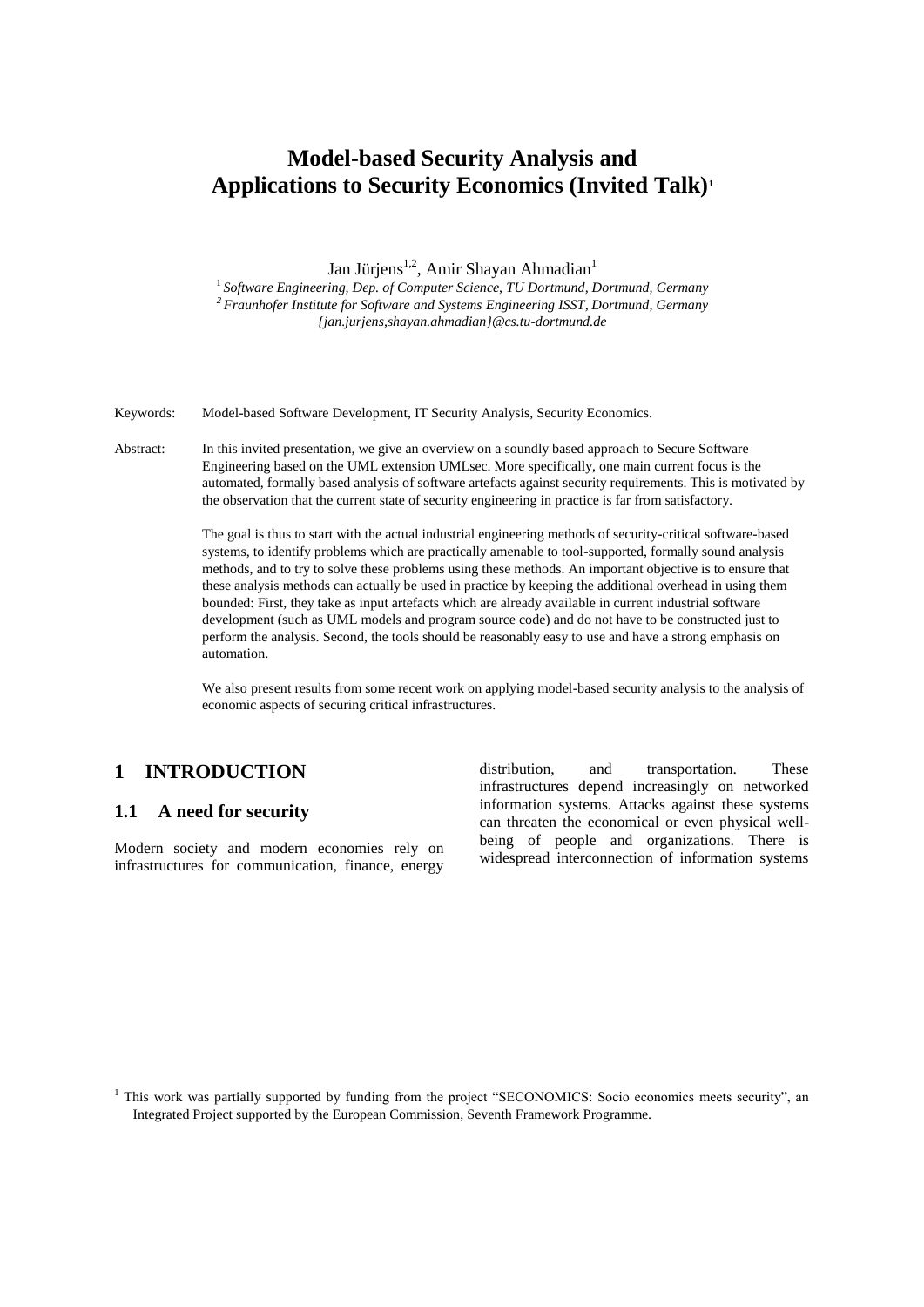via the Internet, which is becoming the world's largest public electronic marketplace, while being accessible to untrusted users. Attacks can be waged anonymously and from a safe distance. If the Internet is to provide the platform for commercial transactions, it is vital that sensitive information (like credit card numbers or cryptographic keys) is stored and transmitted in a secure way.

#### **1.2 Problems**

Developing secure software systems correctly is difficult and error-prone. Many flaws and possible sources of misunderstanding have been found in protocol or system specifications, sometimes years after their publication. Many vulnerabilities in deployed security-critical systems have been exploited, sometimes leading to spectacular attacks. For example, as part of a 1997 exercise, an NSA hacker team demonstrated how to break into U.S. Department of Defense computers and the U.S. electric power grid system, among other things simulating a series of rolling power outages and 911 emergency telephone overloads in Washington, D.C., and other cities.

#### **1.3 Causes**

Firstly, security requirements are intrinsically subtle, because they have to take into account interaction of the system with motivated adversaries that act independently. Thus some security mechanisms, for example security protocols, are notoriously hard to design in a correct way, even for experts. Also, a system is only as secure as its weakest part or aspect.

Secondly, risks are very hard to calculate because of a positive reinforcement in the failure occurrence rates over repeated system executions: securitycritical systems are characterized by the fact that the occurrence of a failure (that is, a successful attack) at system execution time dramatically increases the likelihood that the failure will occur during any following execution of a system using the same error-prone part of the design. For some attacks (for example against web sites), this problem is made worse by the existence of a mass communication medium that is currently largely uncontrolled and enables fast distribution of exploit information (again, the Internet).

Thirdly, many problems with security-critical systems arise from the fact that their developers, who employ security mechanisms, do not always

have a strong background in computer security. This is problematic since in practice, security is compromised most often not by breaking dedicated mechanisms such as encryption or security protocols, but by exploiting weaknesses in the way they are being used. As an example, the security of Common Electronic Purse Specifications (CEPS) transactions depends on the fact that in the immediately envisaged scenario (use of the card for purchases in shops) it is not feasible for the attacker to act as a relay between an attacked card and an attacked terminal (Jürjens, 2001). However, this is not explicitly stated, and it is furthermore planned to use CEPS over the Internet, where an attacker could easily act as such a relay (Jürjens, Wimmel, 2001).

Thus it is not enough to ensure correct functioning of used security mechanisms; they cannot be "blindly" inserted into a security-critical system, but the overall system development must take security aspects into account. Building trustworthy<br>components does not suffice, since the components does not suffice, since the interconnections and interactions of components play a significant role in trustworthiness.

Lastly, while functional requirements are generally analyzed carefully in systems development, security considerations often arise after the fact. Adding security as an afterthought, however, often leads to problems. Also, security engineers get less feedback about the secure functioning of the developments in practice, since security violations are often kept secret in fear of harm for a company's reputation. Ad hoc development has lead to many deployed systems that do not satisfy relevant security requirements. Thus a sound methodology supporting secure systems development is needed (Fernández-Medina, Jürjens, Trujillo, and Jajodia, 2009).

# **2 MODEL-BASED SECURITY ENGINEERING**

#### **2.1 Secure Software Engineering**

The objective of our research is a soundly based approach to Secure Software Engineering. More specifically, one main current focus is the automated, formally based analysis of software artefacts against security requirements. This is motivated by the observation that the current state of security engineering in practice is far from satisfactory. The goal is thus to start with the actual industrial engineering methods of security-critical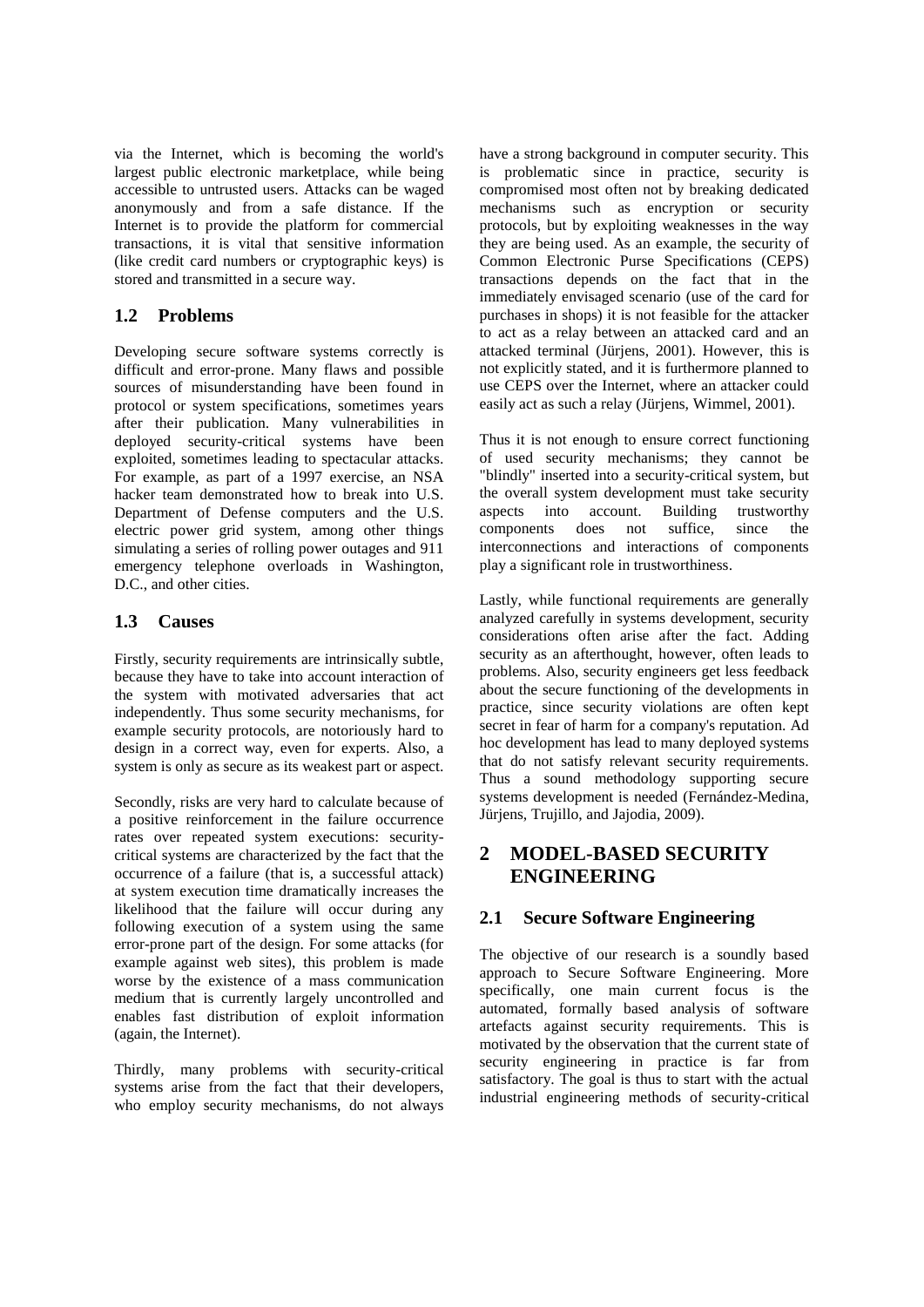software-based systems, to identify problems which are practically amenable to tool-supported, formally sound analysis methods, and to try to solve these problems using these methods. An important objective is to ensure that these analysis methods can actually be used in practice by keeping the additional overhead in using them bounded: First, they take as input artefacts which are already available in current industrial software development (such as UML models and program source code) and do not have to be constructed just to perform the analysis. Second, the tools should be reasonably easy to use and have a strong emphasis on automation.

### **2.2 Model-based Security**

So far, part of our research has focused on the specification level. There, starting from the practical software security point-of-view and based on experiences from industrial application projects, an extension of the industrial specification notation UML (Unified Modeling Language) has been defined which is used to include static and behavioural security requirements into models of software systems (Jürjens, 2005). To facilitate the treatment of complex security concepts, an aspectoriented approach to modeling security requirements in this context is investigated in (Houmb, Georg, France, Bieman, Jürjens, 2005) and (Houmb, Georg, Jürjens, France, 2006).

### **2.3 Formal Verification**

Depending on the security problems to be addressed, different automated, formally-based tools are used to establish practical security requirements (Höhn, Jürjens, 2008). More concretely, this includes automated theorem provers for first-order logic (such as SPASS and Setheo), evaluation using Prolog , and model-checking using Spin and SMV. This work is based on a formal execution semantics for UML diagrams (including Statecharts and Sequence Diagrams). The verification tools are integrated into a modular, extensible UML verification tool framework available as opensource. In particular, reasoning techniques for security requirements have been examined, such as refinement (proposing a solution for the "refinement paradox" well-known in the formal methods for security community), protocol layering, and composability issues (Jürjens, 2000).

#### **2.4 Source Code Analysis**

More recently, we have applied automated verification for security requirements to the source code level. This has been supported by a joint project on Verifying Implementations of Security Protocols in C with Microsoft Research (Cambridge) (Aizatulin, Gordon, and Jürjens, 2011). To support the source code analysis, we have also performed research in the topic of program comprehension (Ratiu, Feilkas, and Jürjens, 2008).

### **2.3 Testing**

A link between formal and industrial verification techniques is made with work on automated modelbased test-sequence generation for security-critical systems against security requirements using constraint-solving techniques (Jürjens, Wimmel, 2001). An empirical study on applying this approach was published in (Jürjens, 2008).

### **2.5 Industrial Applications**

A lot of our work has been done in cooperation with industrial partners including BMW,<br>HypoVereinsbank. O2 (Germany). Infineon. HypoVereinsbank, O2 (Germany), Deutsche Telekom, Munich Re, IBMRational, Deutsche Bank, Allianz, and others. For example, a collaboration with O2 (Germany) on applying model-based security engineering techniques to mobile communication systems was performed. An application of model-based security engineering to an intranet information system at BMW was carried out. As an application of our research, in the context of the Verisoft-project funded by the German Ministry of Education and Research (BMBF), a practical, formally based security engineering approach was developed and applied at the hand of a biometric authentication system developed by Deutsche Telekom. Of particular interest are also the application domains of smart-card based systems and electronic payment systems.

# **2.6 Security Configurations**

The second main difficulty with security-critical software in practice, besides a correct enforcement of security requirements during development, is the correct configuration of security-critical applications. For example, security permissions in the financial sector (such as the permission for an employee to grant a credit) have to obey general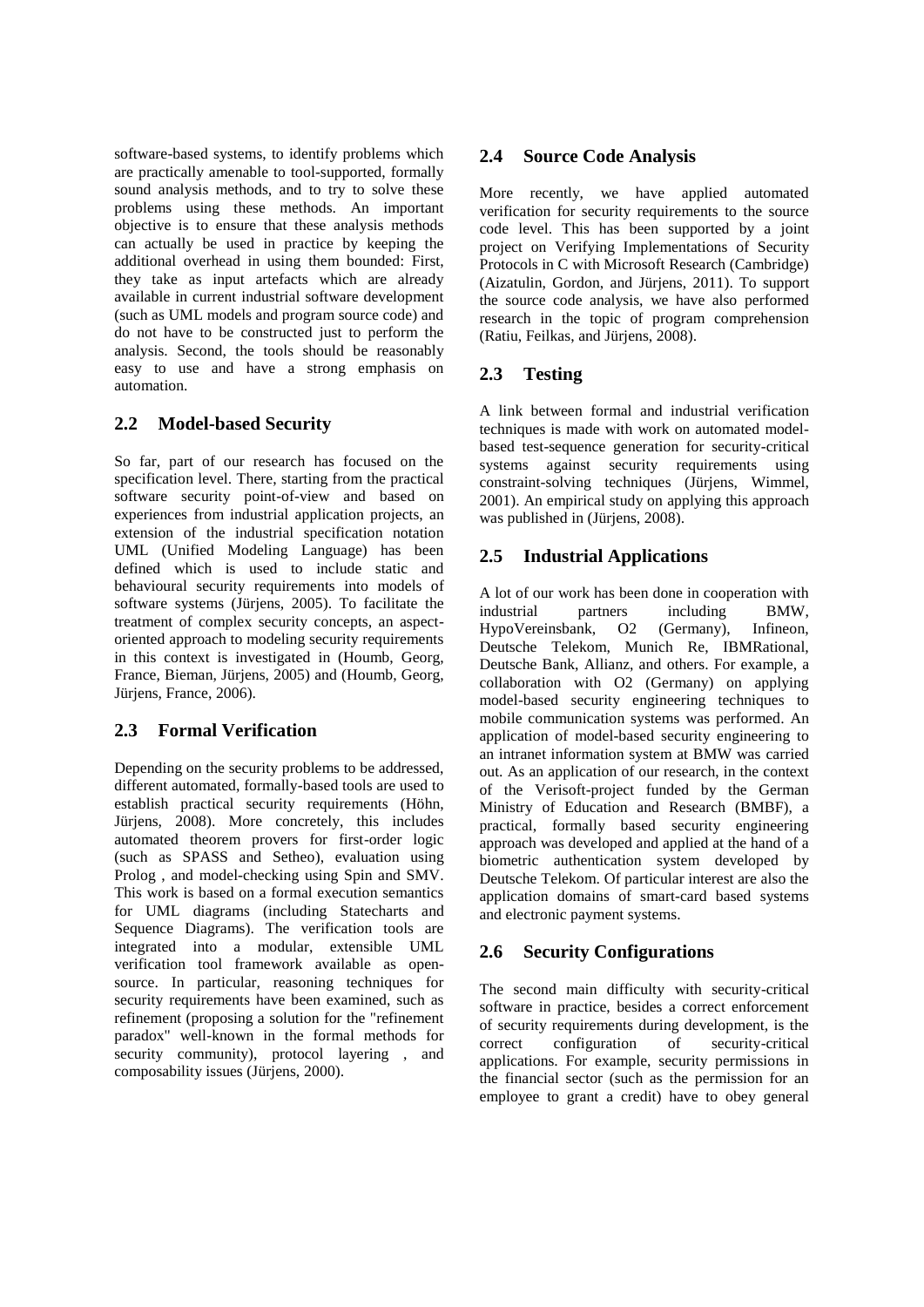security policy rules, such as the "four-eyeprinciple" (i.e., large credits have to be confirmed by two employees). With large permission sets (60,000 in the case of the bank that motivated this particular research, the HypoVereinsbank), dynamic changes (for example, vacancy substitutions), and complicated permissions (such as delegation of rights), a continuous manual inspection is infeasible. This motivates our work on developing a logic-<br>based analysis method for security-critical analysis method for security-critical permission configuration, and the associated toolsupport in Prolog.

#### **2.7 Complexity-theoretical Soundness of Symbolic Analysis**

Another difficulty with security-critical systems is that adversaries will generally try to attack the weakest link in the system, and in particular exploit any mismatches between security requirements and guarantees on different conceptual or physical levels of a system. Therefore, the approach taken has to be as seamless as possible, which is another focus of research. As one example, in joint work with Martin Abadi, it is shown that, under suitable assumptions, the usual abstract approach to security analysis using formal methods is faithful with respect to the more fine-grained complexity-theoretical security models for cryptography.

#### **2.8 Dependability**

In other strands of research, the methods and insights gained in the security engineering field are being transferred to other application domains with sophisticated non-functional requirements, such as dependable, safety-critical, real-time, or performance-sensitive systems.

# **3 APPLICATIONS TO SECURITY ECONOMICS**

In recent work within the EU-project "SECONOMICS: Socio economics meets security", we have been developing tools for the analysis of economic aspects of securing critical infrastructures.

The project SECONOMICS develops approaches and software tools to analyze socioeconomical aspects of information security, especially in the context of cyber-physical systems. The developed models have been validated onto three use cases: the international air transport, urban transportation

(TMB in Barcelona) and the critical national infrastructure (energy and gas networks of National Grid UK and US). The developed approaches incorporate risk analysis with economical aspect to develop software tools, which aid the decision makers. The contribution of Fraunhofer ISST and TU Dortmund focusses on the model-based analysis of IT security risks. In particular, a generalized policy "toolkit" that will assist decision makers in identifying and reacting coherently (within the appropriate social context) to future and emerging threats that may arrive long after the project has been developed.

### **REFERENCES**

- Aizatulin, M., Gordon, A.D., Jürjens, J., 2011. Extracting and Verifying Cryptographic Models from C Protocol Code by Symbolic Execution. In: *18th ACM Conference on Computer and Communications Security (CCS 2011)*, pp. 331-340.
- Breu, R., Burger, K., Hafner, M., Jürjens, J., Popp, G., Wimmel, G., Lotz, V., 2003: Key Issues of a Formally Based Process Model for Security Engineering. In: *Proceedings of the 16th International Conference on Software & Systems Engineering and their Applications (ICSSEA 2003)*
- Fernández-Medina, E., Jürjens, J., Trujillo, J., Jajodia, S., 2009. Model-Driven Development for secure information systems, *Information and Software Technology* 51 (5), 809-814
- Höhn, S., Jürjens, J., 2008: Rubacon: automated support for model-based compliance engineering. In: *30th International Conference on Software Engineering (ICSE 2008)*, ACM. pp. 875-878
- Houmb, S.H., Georg, G., France, R.B., Bieman, J.M., Jürjens, J., 2005. Cost-Benefit Trade-Off Analysis Using BBN for Aspect-Oriented Risk-Driven Development. In: *10th Intern. Conference on Engineering of Complex Computer Systems (ICECCS 2005)*, IEEE, pp. 195–204.
- Houmb, S.H., Georg, G., Jürjens, J., France, R.B., 2006. An Integrated Approach to Security Verification and Security Solution Design Trade-off Analysis. In: H. Mouratidis (ed.), *Integrating Security and Software Engineering: Advances and Future Vision*, Idea Group, pp. 190–219. Invited chapter.
- Jürjens, J., 2000. Secure information flow for concurrent processes. In: *Concur 2000, International Conference on Concurrency Theory*, Pennsylvania, LNCS 1877, Springer-Verlag.
- Jürjens, J., 2001. Modelling Audit Security for Smart-Cart Payment Schemes with UML-SEC. In: *IFIP TC11 Sixteenth Annual Working Conference on Information Security (IFIP/Sec'01)*, Kluwer, pp. 93-108
- Jürjens, J., 2005. *Secure Systems Development with UML*, Springer-Verlag, Heidelberg.